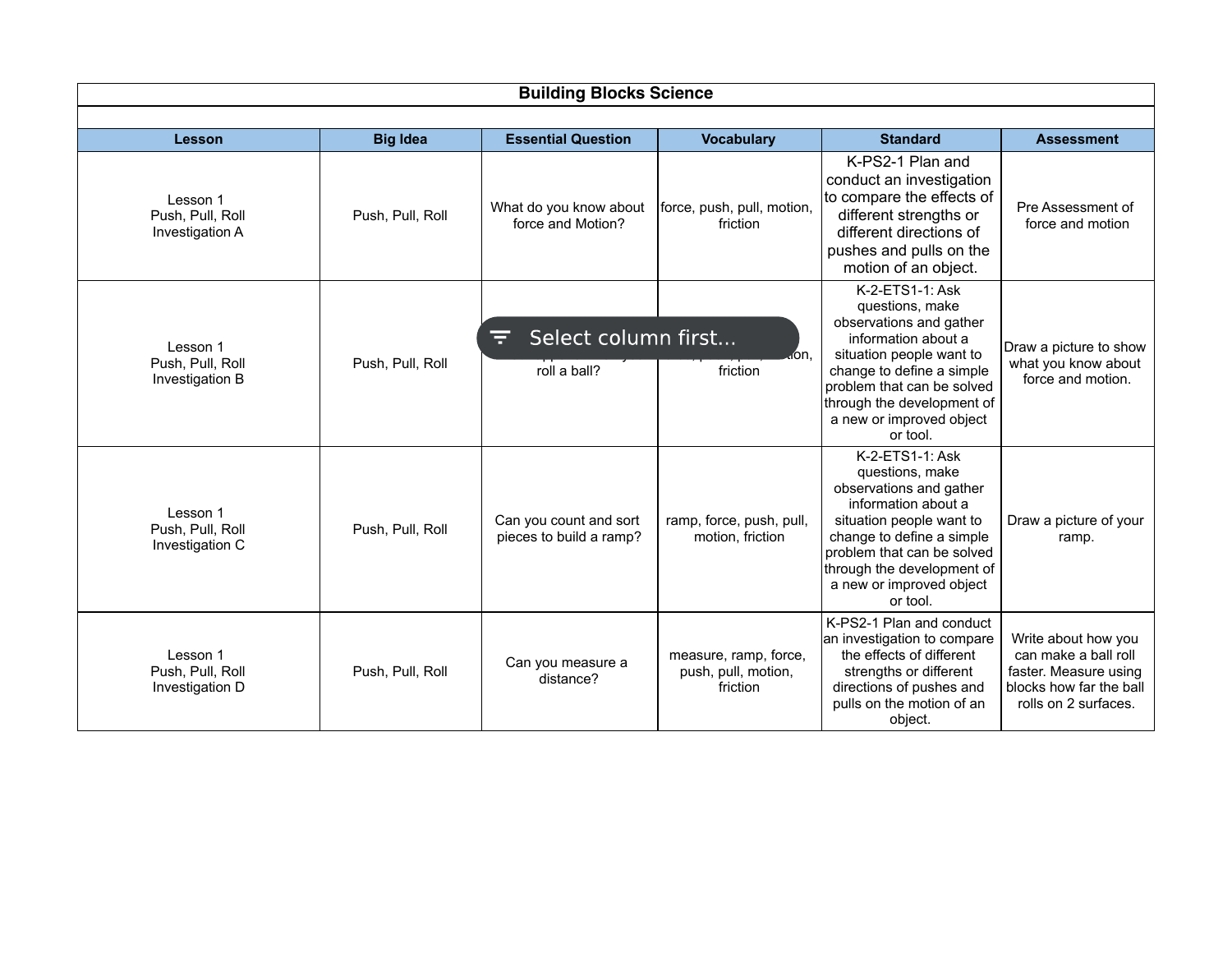| Lesson 2<br>Push, Pull, Swing<br>Investigation A  | Push, Pull, Swing  | How does a swing move?             | force, motion, back<br>forward, swing, up, back<br>and forth, friction, swing | K-PS2-1 Plan and conduct<br>an investigation to compare<br>the effects of different<br>strengths or different<br>directions of pushes and<br>pulls on the motion of an<br>object. K-2-ETS1-2:<br>Develop a simple sketch,<br>drawing, or physical model<br>to illustrate how the shape<br>of an object helps it<br>function as needed to solve<br>a given problem. | Draw a picture of your<br>swing. Write how you<br>make a swing move.  |
|---------------------------------------------------|--------------------|------------------------------------|-------------------------------------------------------------------------------|--------------------------------------------------------------------------------------------------------------------------------------------------------------------------------------------------------------------------------------------------------------------------------------------------------------------------------------------------------------------|-----------------------------------------------------------------------|
| Lesson 3<br>Push, Pull, Tumble<br>Investigation A | Push, Pull, Tumble | How can I make dominoes<br>tumble? | force, motion, gravity,<br>tumble                                             | K-PS2-1 Plan and conduct<br>an investigation to compare<br>the effects of different<br>strengths or different<br>directions of pushes and<br>pulls on the motion of an<br>object. K-2-ETS1-2:<br>Develop a simple sketch,<br>drawing, or physical model<br>to illustrate how the shape<br>of an object helps it<br>function as needed to solve<br>a given problem. | Draw to describe your<br>domino.                                      |
| Lesson 3<br>Push, Pull, Tumble<br>Investigation B | Push, Pull, Tumble | What is a system?                  | system, force, motion,<br>gravity, tumble, ordinal<br>numbers                 | K-PS2-1 Plan and conduct<br>an investigation to compare<br>the effects of different<br>strengths or different<br>directions of pushes and<br>pulls on the motion of an<br>object. K-2-ETS1-2:<br>Develop a simple sketch,<br>drawing, or physical model<br>to illustrate how the shape<br>of an object helps it<br>function as needed to solve<br>a given problem. | Draw how you can<br>make all of the<br>dominos fall with one<br>push. |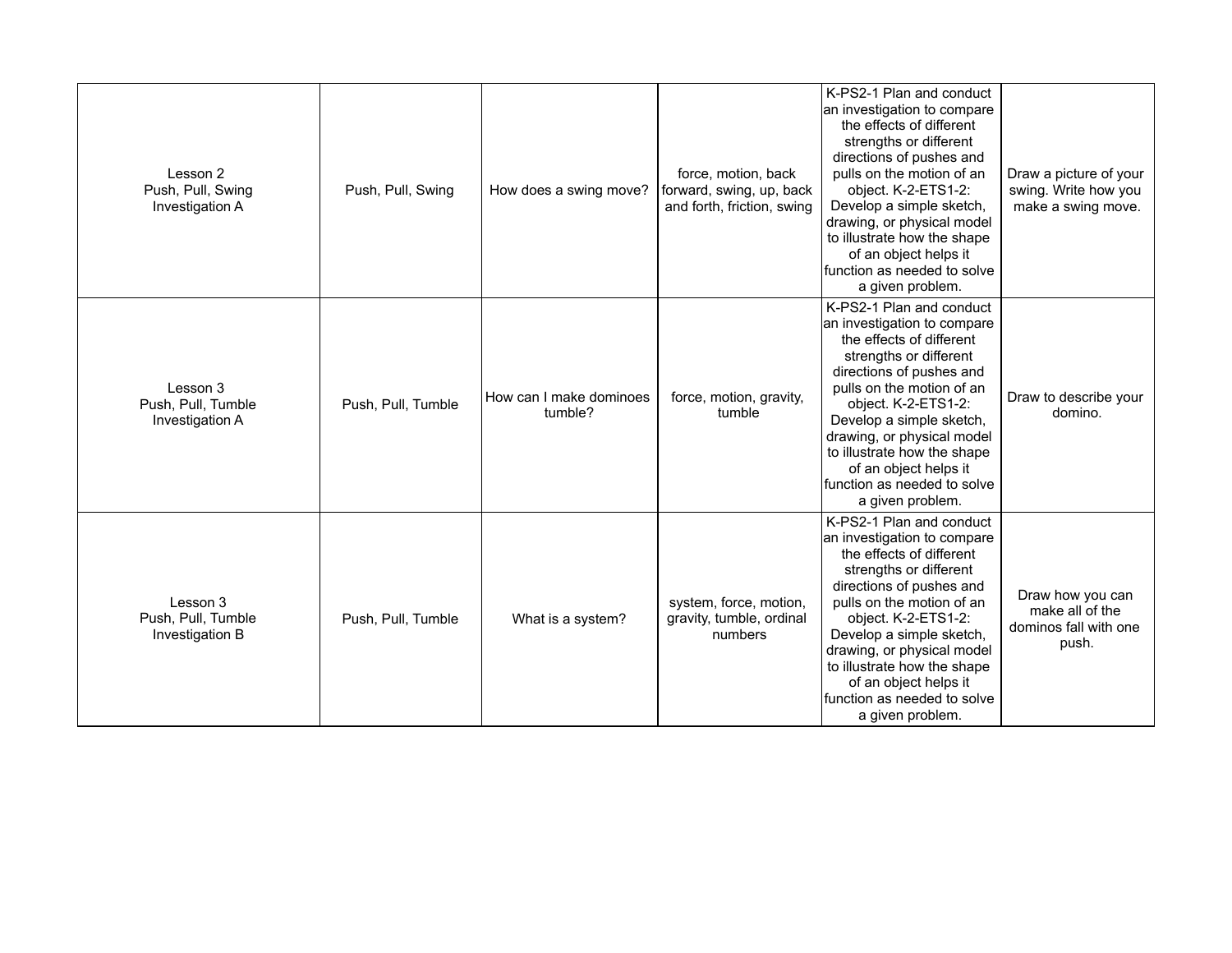| Lesson 4<br>Push, Pull, Spin<br>Investigation A   | Push, Pull, Spin   | Have you seen something<br>that spins or twirls? | force, twirl, spin, gravity,<br>tilt, wobble, balance,<br>twist                                                                                                                                         | K-PS2-1 Plan and conduct<br>an investigation to compare<br>the effects of different<br>strengths or different<br>directions of pushes and<br>pulls on the motion of an<br>object. K-2-ETS1-2:<br>Develop a simple sketch,<br>drawing, or physical model<br>to illustrate how the shape<br>of an object helps it<br>function as needed to solve<br>a given problem. | Draw your top.                                                                       |
|---------------------------------------------------|--------------------|--------------------------------------------------|---------------------------------------------------------------------------------------------------------------------------------------------------------------------------------------------------------|--------------------------------------------------------------------------------------------------------------------------------------------------------------------------------------------------------------------------------------------------------------------------------------------------------------------------------------------------------------------|--------------------------------------------------------------------------------------|
| Lesson 4<br>Push, Pull, Spin<br>Investigation B   | Push, Pull, Spin   | How does a top spin?                             | force, twirl, spin, gravity,<br>tilt, wobble, balance,<br>twist                                                                                                                                         | K-PS2-1 Plan and conduct<br>an investigation to compare<br>the effects of different<br>strengths or different<br>directions of pushes and<br>pulls on the motion of an<br>object. K-2-ETS1-2:<br>Develop a simple sketch,<br>drawing, or physical model<br>to illustrate how the shape<br>of an object helps it<br>function as needed to solve<br>a given problem. | Write how you can<br>make your top spin.                                             |
| Lesson 5<br>Push, Pull, Invent<br>Investigation A | Push, Pull, Invent | Can you use a ball to<br>tumble dominoes?        | Push, pull, motion,<br>friction, force, twirl, spin,<br>balance, twist, system,<br>motion, gravity, tumble,<br>ordinal numbers, back<br>forward, swing, up, back<br>and forth, swing,<br>measure, ramp, | K-PS2-1 Plan and conduct<br>an investigation to compare<br>the effects of different<br>strengths or different<br>directions of pushes and<br>pulls on the motion of an<br>object. K-2-ETS1-2:<br>Develop a simple sketch,<br>drawing, or physical model<br>to illustrate how the shape<br>of an object helps it<br>function as needed to solve<br>a given problem. | Describe and share<br>their invention.<br>Teacher will take<br>pictures to document. |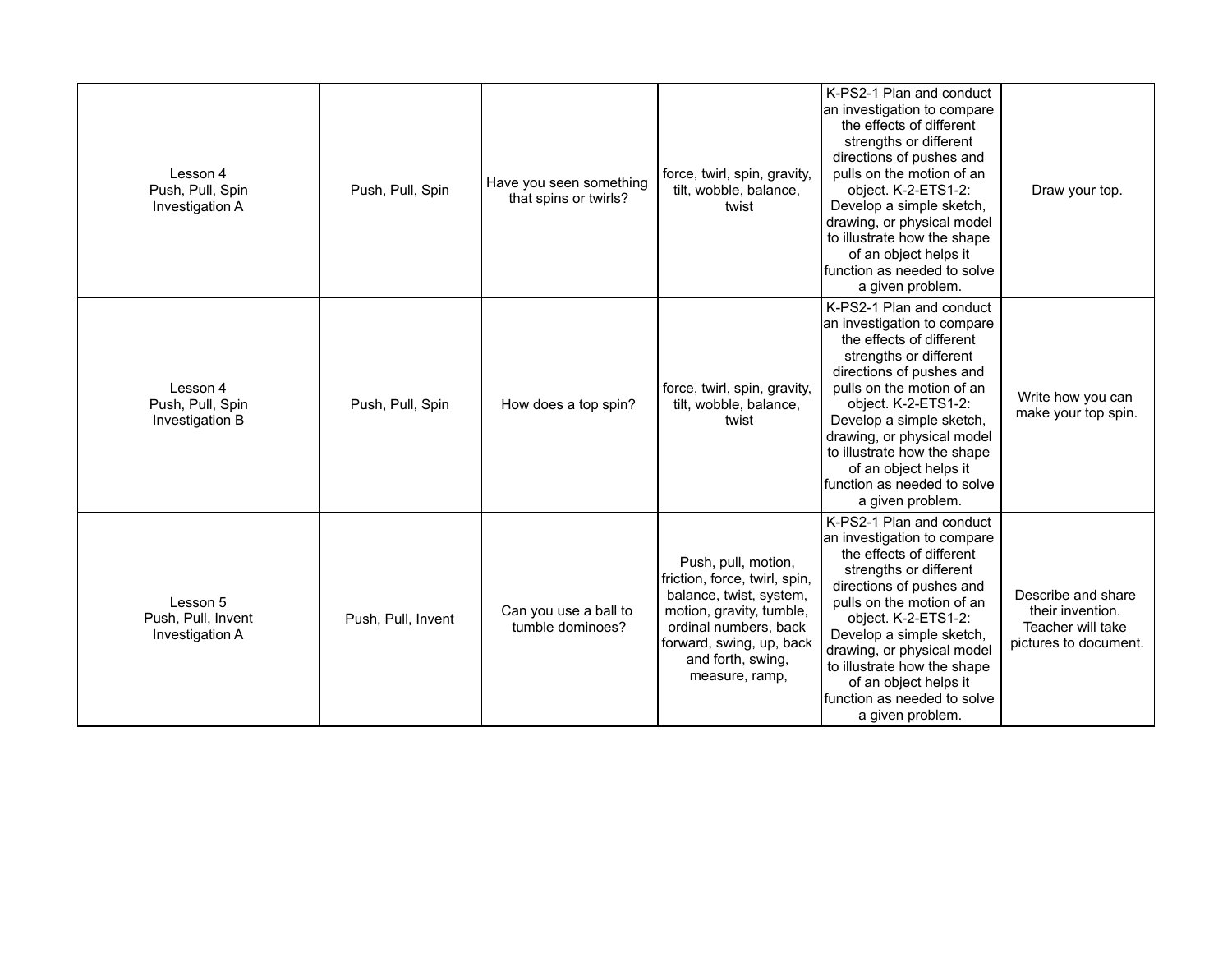| Lesson 5<br>Push, Pull, Invent<br>Investigation B        | Push, Pull, Invent                    | Can you combine systems<br>to tumble dominoes?               | Push, pull, motion,<br>friction, force, twirl, spin,<br>balance, twist, system,<br>motion, gravity, tumble,<br>ordinal numbers, back<br>forward, swing, up, back<br>and forth, swing,<br>measure, ramp, | K-PS2-1 Pland and<br>conduct an investigation to<br>compare the effects of<br>different strengths or<br>different directions of<br>pushes and pulls on the<br>motion of an object. K-2-<br>ETS1-2: Develop a simple<br>sketch, drawing, or physical<br>model to illustrate how the<br>shape of an object helps it<br>function as needed to solve<br>a given problem. | Describe and share<br>their invention.<br>Teacher will take<br>pictures to document. |
|----------------------------------------------------------|---------------------------------------|--------------------------------------------------------------|---------------------------------------------------------------------------------------------------------------------------------------------------------------------------------------------------------|----------------------------------------------------------------------------------------------------------------------------------------------------------------------------------------------------------------------------------------------------------------------------------------------------------------------------------------------------------------------|--------------------------------------------------------------------------------------|
| Lesson 5<br>Push, Pull, Invent<br>Investigation C        | Push, Pull, Invent                    | How can we fix problems<br>with our inventions?              | Push, pull, motion,<br>friction, force, twirl, spin,<br>balance, twist, system,<br>motion, gravity, tumble,<br>ordinal numbers, back<br>forward, swing, up, back<br>and forth, swing,<br>measure, ramp, | K-PS2-1 Plan and conduct<br>an investigation to compare<br>the effects of different<br>strengths or different<br>directions of pushes and<br>pulls on the motion of an<br>object. K-2- K-PS-2-2:<br>Analyze data to determine<br>if a design solution works<br>as intended to change the<br>speed or direction of an<br>object with a push or a pull.                | Describe and share<br>their invention.<br>Teacher will take<br>pictures to document. |
| Lesson 5<br>Push, Pull, Invent<br>Investigation D        | Push, Pull, Invent                    | What have you learned<br>about force and motion?             | Push, pull, motion,<br>friction, force, twirl, spin,<br>balance, twist, system,<br>motion, gravity, tumble,<br>ordinal numbers, back<br>forward, swing, up, back<br>and forth, swing,<br>measure, ramp, | K-PS2-1 Plan and conduct<br>an investigation to compare<br>the effects of different<br>strengths or different<br>directions of pushes and<br>pulls on the motion of an<br>object.                                                                                                                                                                                    | Post-Unit Assessment                                                                 |
|                                                          |                                       |                                                              |                                                                                                                                                                                                         |                                                                                                                                                                                                                                                                                                                                                                      |                                                                                      |
| <b>Lesson</b>                                            | <b>Big Idea</b>                       | <b>Essential Question</b>                                    | <b>Vocabulary</b>                                                                                                                                                                                       | <b>Standard</b>                                                                                                                                                                                                                                                                                                                                                      | <b>Assessment</b>                                                                    |
| Lesson 1<br>Living & Nonliving Things<br>Investigation A | Living and Nonliving<br>Things        | How are living things<br>different from nonliving<br>things? | Bessbug, habitat,<br>observation, seed                                                                                                                                                                  | K-LS1-1:Use oservation to<br>describe patterns of what<br>plants and animals need to<br>survive.                                                                                                                                                                                                                                                                     | In Science Journal:<br>Sort the Living and<br>Non-Living Pictures.                   |
| Lesson 1<br>Living & Nonliving Things<br>Investigation B | Living and Nonliving<br><b>Things</b> | How are living things<br>different from nonliving<br>things? | Bessbug, habitat,<br>observation, seed                                                                                                                                                                  | K-LS1-1:Use oservation to<br>describe patterns of what<br>plants and animals need to<br>survive.                                                                                                                                                                                                                                                                     | Science Journal:Circle<br>the pictures of what<br>living things need.                |
|                                                          |                                       |                                                              |                                                                                                                                                                                                         |                                                                                                                                                                                                                                                                                                                                                                      |                                                                                      |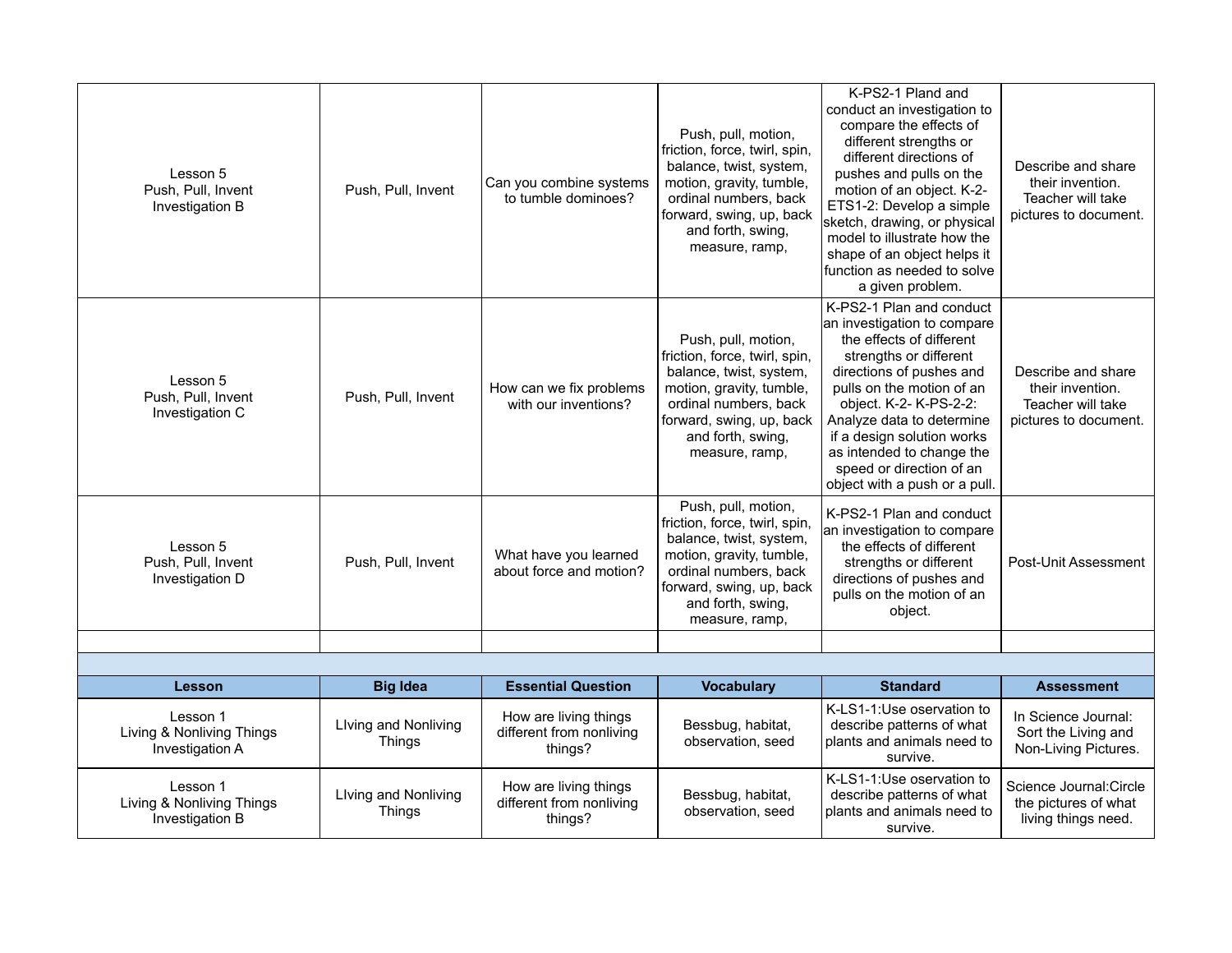| Lesson 1<br>Living & Nonliving Things<br>Investigation C           | Living and Nonliving<br><b>Things</b>  | How are living things<br>different from nonliving<br>things? | Bessbug, habitat,<br>observation, seed                                                                                                     | K-LS1-1:Use oservation to<br>describe patterns of what<br>plants and animals need to<br>survive.                                                                  | Science Journal:Label<br>the Bessbugs.                                                                 |
|--------------------------------------------------------------------|----------------------------------------|--------------------------------------------------------------|--------------------------------------------------------------------------------------------------------------------------------------------|-------------------------------------------------------------------------------------------------------------------------------------------------------------------|--------------------------------------------------------------------------------------------------------|
| Lesson 1<br>Living & Nonliving Things<br>Investigation D           | Living and Nonliving<br><b>Things</b>  | How are living things<br>different from nonliving<br>things? | Bessbug, habitat,<br>observation, seed                                                                                                     | K-LS1-1:Use oservation to<br>describe patterns of what<br>plants and animals need to<br>survive.                                                                  | Science Journal:<br>Complete the plant<br>observation sheet.<br>Assessment<br><b>Observation Sheet</b> |
| Lesson 2<br>Needs of Living Things<br>Investigation A              | Needs of Living Things                 | What do all living things<br>need to survive?                | Control, data,<br>experiment, prediction,<br>seedling                                                                                      | K-LS1-1:Use oservation to<br>describe patterns of what<br>plants and animals need to<br>survive.                                                                  | Science Journal:<br><b>Prediction of Seeds</b>                                                         |
| Lesson 2<br>Needs of Living Things<br>Investigation B              | Needs of Living Things                 | What do all living things<br>need to survive?                | Control, data,<br>experiment, prediction,<br>seedling                                                                                      | K-LS1-1:Use oservation to<br>describe patterns of what<br>plants and animals need to<br>survive.                                                                  | <b>Student Activity Sheet</b><br>2B                                                                    |
| Lesson 2<br>Needs of Living Things<br>Investigation C              | Needs of Living Things                 | What do all living things<br>need to survive?                | Control, data,<br>experiment, prediction,<br>seedling                                                                                      | K-LS1-1:Use oservation to<br>describe patterns of what<br>plants and animals need to<br>survive.                                                                  | Science Journal: Plant<br>Observation,<br>Assessment<br><b>Observation Sheet</b>                       |
| Lesson 3<br>Living Things and Their Enviroments<br>Investigation A | Living Things and Their<br>Environment | What is an environment?                                      | Conclude, environment,<br>observation                                                                                                      | K-ESS2-2:Construct an<br>argument supported by<br>evidence for how plants<br>and animals can change<br>the environment and meet<br>their needs.                   | Discussion of<br><b>Environment Photo</b><br>Cards                                                     |
| Lesson 3<br>Living Things and Their Enviroments<br>Investigation B | Living Things and Their<br>Environment | What is an environment?                                      | Conclude, environment,<br>observation                                                                                                      | K-ESS3-1:Use a model to<br>represent the relationship<br>between the needs of<br>different plants or animals                                                      | <b>Student Activity Sheet</b><br>3                                                                     |
| Lesson 3<br>Living Things and Their Enviroments<br>Investigation C | Living Things and Their<br>Environment | What is an environment?                                      | Conclude, environment,<br>observation                                                                                                      | K-ESS3-1:Use a model to<br>represent the relationship<br>between the needs of<br>different plants or animals                                                      | Science Journal:<br>Assessment<br>Observation Sheet of<br>Plant                                        |
| Lesson 4<br>Protecting the Enviroment<br>Investigation A           | Protecting the<br>Environment          | How can humans change<br>their local environment?            | Bessbug, habitat,<br>observation, seed,<br>control, data,<br>experiment, prediction,<br>seedling, conclude,<br>environment,<br>observation | K-ESS3-3:Communicate<br>solutions that will reduce<br>the impact of humans on<br>the land, water, air, and/or<br>other living things in the<br>local environment. | Science Journal:<br>Assessment<br>Observation Sheet of<br>Plant                                        |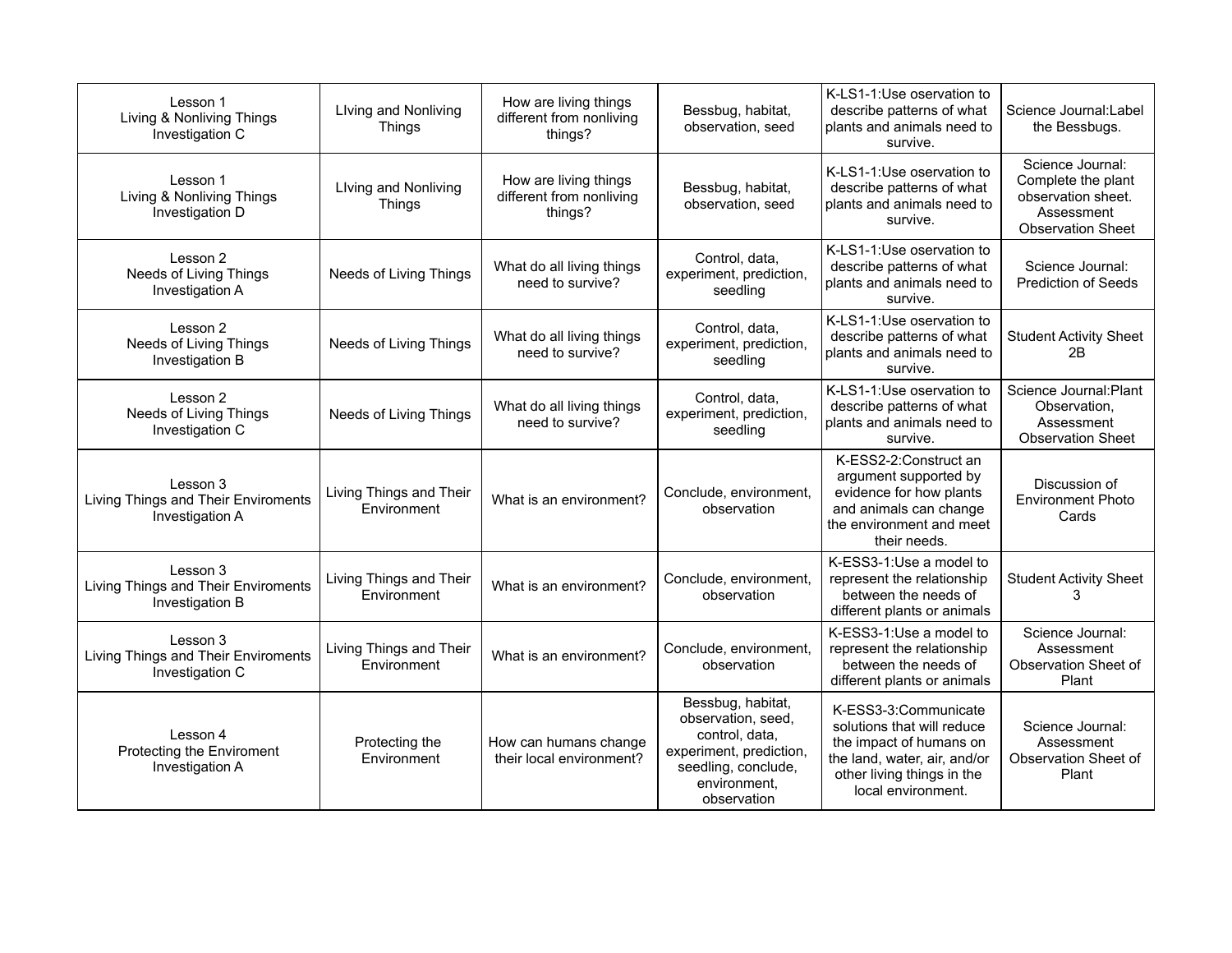| Lesson 4<br>Protecting the Enviroment<br>Investigation B | Protecting the<br>Environment | How can humans change<br>their local environment? | Bessbug, habitat,<br>observation, seed,<br>control, data,<br>experiment, prediction,<br>seedling, conclude,<br>environment.<br>observation | K-ESS3-3:Communicate<br>solutions that will reduce<br>the impact of humans on<br>the land, water, air, and/or<br>other living things in the<br>local environment. | Class Discussion of<br><b>Living Things' Needs</b>                                                    |
|----------------------------------------------------------|-------------------------------|---------------------------------------------------|--------------------------------------------------------------------------------------------------------------------------------------------|-------------------------------------------------------------------------------------------------------------------------------------------------------------------|-------------------------------------------------------------------------------------------------------|
| Lesson 4<br>Protecting the Enviroment<br>Investigation C | Protecting the<br>Environment | How can humans change<br>their local environment? | Bessbug, habitat,<br>observation, seed,<br>control, data,<br>experiment, prediction,<br>seedling, conclude,<br>environment.<br>observation | K-ESS3-3:Communicate<br>solutions that will reduce<br>the impact of humans on<br>the land, water, air, and/or<br>other living things in the<br>local environment. | Science Journal:<br>Students draw an<br>example of humans<br>changing their<br>environment.           |
| Lesson 4<br>Protecting the Enviroment<br>Investigation D | Protecting the<br>Environment | How can humans change<br>their local environment? | Bessbug, habitat,<br>observation, seed,<br>control, data,<br>experiment, prediction,<br>seedling, conclude,<br>environment.<br>observation | K-ESS3-3:Communicate<br>solutions that will reduce<br>the impact of humans on<br>the land, water, air, and/or<br>other living things in the<br>local environment. | End of Unit<br>Assessment                                                                             |
|                                                          |                               |                                                   |                                                                                                                                            |                                                                                                                                                                   |                                                                                                       |
|                                                          |                               |                                                   |                                                                                                                                            |                                                                                                                                                                   |                                                                                                       |
| Lesson                                                   | <b>Big Idea</b>               | <b>Essential Question</b>                         | <b>Vocabulary</b>                                                                                                                          | <b>Standard</b>                                                                                                                                                   | <b>Assessment</b>                                                                                     |
| Lesson 1<br>Observing the Sky<br>Investigation A         | Weather and Sky               | What do we know about<br>weather?                 | Atmosphere, Daytime,<br>Earth, Moon, Nighttime,<br>Sun, Sunrise, Sunset,<br>Temperature, and<br>Weather                                    | K-ESS2-1- Use and share<br>observations of local weather<br>conditions to describe patterns<br>over time.                                                         | In Science Journal:<br>What is one question<br>you have about<br>weather? Draw or<br>write your idea. |
| Lesson 1<br>Observing the Sky<br>Investigation B         | Weather and Sky               | What can I observe in the<br>daytime sky?         | Atmosphere, Daytime,<br>Earth, Moon, Nighttime,<br>Sun, Sunrise, Sunset,<br>Temperature, and<br>Weather                                    | K-ESS2-1- Use and share<br>observations of local<br>weather conditions to<br>describe patterns over<br>time.                                                      | In Science Journal:<br>Draw or write one thing<br>that you see in the<br>daytime sky.                 |
| Lesson 1                                                 |                               |                                                   | Atmosphere, Daytime,                                                                                                                       | K-ESS2-1- Use and share                                                                                                                                           | In Science Journal:                                                                                   |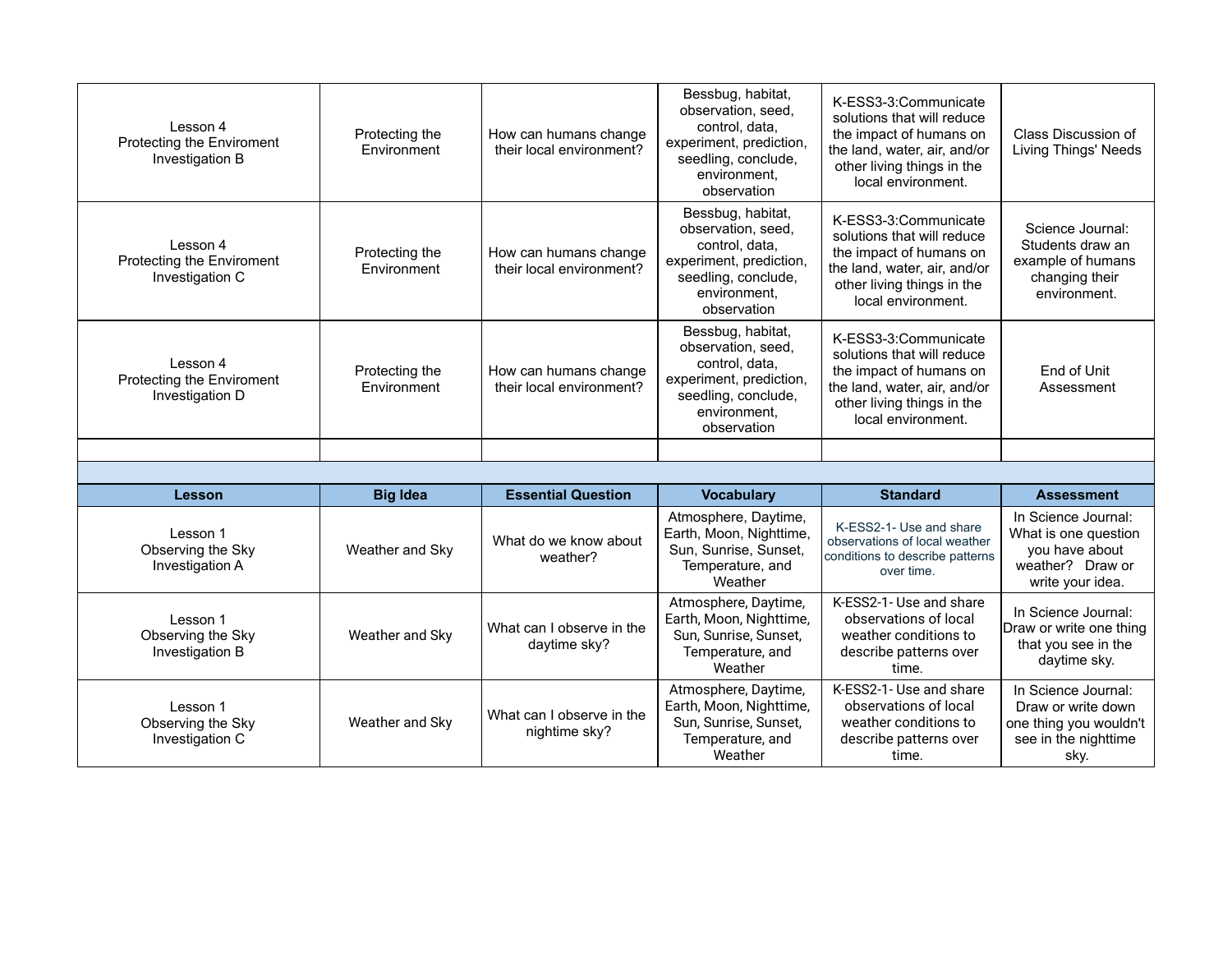| Lesson 1<br>Observing the Sky<br>Investigation D       | Weather and Sky | How do the daytime and<br>nighttime skies compare?                    | Atmosphere, Daytime,<br>Earth, Moon, Nighttime,<br>Sun, Sunrise, Sunset,<br>Temperature, and<br>Weather                | K-ESS2-1-Use and share<br>observations of local<br>weather conditions to<br>describe patterns over<br>time.                                           | In Science Journal:<br>Sometimes you can<br>see the Moon in the<br>daytime and the<br>nighttime sky. Draw or<br>write why you think this<br>İS.               |
|--------------------------------------------------------|-----------------|-----------------------------------------------------------------------|------------------------------------------------------------------------------------------------------------------------|-------------------------------------------------------------------------------------------------------------------------------------------------------|---------------------------------------------------------------------------------------------------------------------------------------------------------------|
| Lesson 2<br><b>Weather Watchers</b><br>Investigation A | Weather and Sky | Can I describe<br>temperature?                                        | Cloud Cover, Pattern,<br>Precipitation,<br>Temperature, Weather<br>Forecast, Weather<br>Reporter, and Wind             | K-ESS2-1- Use and share<br>observations of local<br>weather conditions to<br>describe patterns over<br>time.                                          | In Science Journal: Put<br>the words cool, warm,<br>cold, and hot in order<br>from lowest<br>temperature to highest<br>temperature.                           |
| Lesson 2<br><b>Weather Watchers</b><br>Investigation B | Weather and Sky | Can I model precipitation?                                            | Cloud Cover, Pattern,<br>Precipitation,<br>Temperature, Weather<br>Forecast, Weather<br>Reporter, and Wind             | K-ESS2-1- Use and share<br>observations of local<br>weather conditions to<br>describe patterns over<br>time.                                          | In Science Journal:<br>Draw or descirbe a<br>place that would get no<br>snow or ice.                                                                          |
| Lesson 2<br><b>Weather Watchers</b><br>Investigation C | Weather and Sky | Can I identitify cloud<br>cover?                                      | Cloud Cover, Pattern,<br>Precipitation,<br>Temperature, Weather<br>Forecast, Weather<br>Reporter, and Wind             | K-ESS2-1- Use and share<br>observations of local<br>weather conditions to<br>describe patterns over<br>time.                                          | In Science Journal:<br>What do you like to do<br>outside on a sunny<br>day?                                                                                   |
| Lesson 2<br><b>Weather Watchers</b><br>Investigation D | Weather and Sky | Can I describe wind<br>patterns?                                      | Cloud Cover, Pattern,<br>Precipitation,<br>Temperature, Weather<br>Forecast, Weather<br>Reporter, and Wind             | K-ESS2-1- Use and share<br>observations of local<br>weather conditions to<br>describe patterns over<br>time.                                          | In Science Journal:<br>What is something you<br>could use to see how<br>fast the wind is<br>blowing?                                                          |
| Lesson 2<br>Observing the Sky<br>Investigation E       | Weather and Sky | What can I observe about<br>the weather today?                        | Cloud Cover, Pattern,<br>Precipitation,<br>Temperature, Weather<br>Forecast, Weather<br>Reporter, and Wind             | K-ESS2-1-Use and share<br>observations of local<br>weather conditions to<br>describe patterns over<br>time.                                           | In Science Journal:<br>Draw a picture of how<br>you would dress for a<br>rainy day, a windy day,<br>and a cold day. Share<br>your drawings with a<br>partner. |
| Lesson 3<br>Dangerous Weather<br>Investigation A       | Weather and Sky | How do we use weather<br>patterns to understand<br>dangerous weather? | Absorb, Dangerous<br>Weather, Flood, Hazard,<br>Hurricane, Lightning,<br>Thunder, Thunderstorm,<br>Tornado, and Vortex | K-ESS3-2- Ask questions to<br>obtain information about<br>the purpose of weather<br>forecasting to prepare for,<br>and respond to, severe<br>weather. | In Science Journal:<br>What is a question you<br>have about dangerous<br>weather?                                                                             |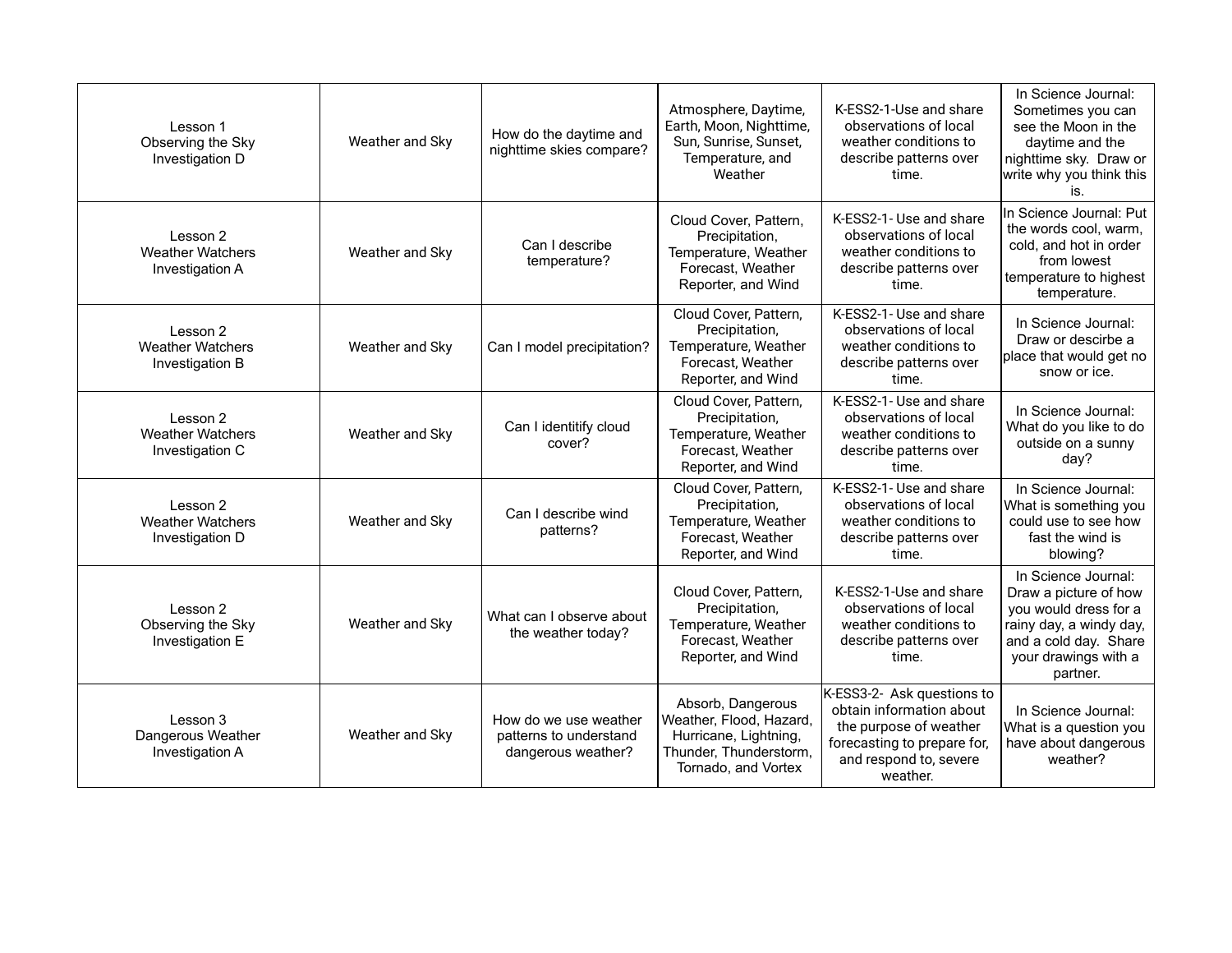| Lesson 3<br>Dangerous Weather<br>Investigation B | Weather and Sky | What happens when too<br>much rain falls?      | Absorb, Dangerous<br>Weather, Flood, Hazard,<br>Hurricane, Lightning,<br>Thunder, Thunderstorm,<br>Tornado, and Vortex | K-ESS3-2- Ask questions to<br>obtain information about<br>the purpose of weather<br>forecasting to prepare for,<br>and respond to, severe<br>weather. | In Science Journal:<br>What is one thing you<br>should not do if you<br>hear there is a flood<br>warning in your area?      |
|--------------------------------------------------|-----------------|------------------------------------------------|------------------------------------------------------------------------------------------------------------------------|-------------------------------------------------------------------------------------------------------------------------------------------------------|-----------------------------------------------------------------------------------------------------------------------------|
| Lesson 3<br>Dangerous Weather<br>Investigation C | Weather and Sky | How can wind turn into<br>dangerous weather?   | Absorb, Dangerous<br>Weather, Flood, Hazard,<br>Hurricane, Lightning,<br>Thunder, Thunderstorm,<br>Tornado, and Vortex | K-ESS3-2- Ask questions to<br>obtain information about<br>the purpose of weather<br>forecasting to prepare for,<br>and respond to, severe<br>weather. | In Science Journal:<br>Draw a picture of your<br>model tornado. What<br>did you do to make the<br>tornado form?             |
| Lesson 4<br>Warming the Earth<br>Investigation A | Weather and Sky | How can we measure<br>temperature?             | Celsius, Degrees,<br>Fahrenheit,<br>Thermometer                                                                        | K-PS3-1- Make<br>observations to determine<br>the effect of sunlight on<br>Earth's surface.                                                           | In Science Journal:<br>Draw a picture of a<br>thermometer on a hot<br>summer day.                                           |
| Lesson 4<br>Warming the Earth<br>Investigation B | Weather and Sky | How does temperature<br>change during the day? | Celsius, Degrees,<br>Fahrenheit,<br>Thermometer                                                                        | K-PS3-1- Make<br>observations to determine<br>the effect of sunlight on<br>Earth's surface.                                                           | In Science Journal:<br>Draw a picture of what<br>the thermometer would<br>look like on a day that<br>it is snowing outside. |
| Lesson 4<br>Warming the Earth<br>Investigation C | Weather and Sky | How does the Sun change<br>objects?            | Celsius, Degrees,<br>Fahrenheit,<br>Thermometer                                                                        | K-PS3-1- Make<br>observations to determine<br>the effect of sunlight on<br>Earth's surface.                                                           | In Science Journal:<br>What is another object<br>that you have seen<br>warmed by the Sun?<br>Draw a picture.                |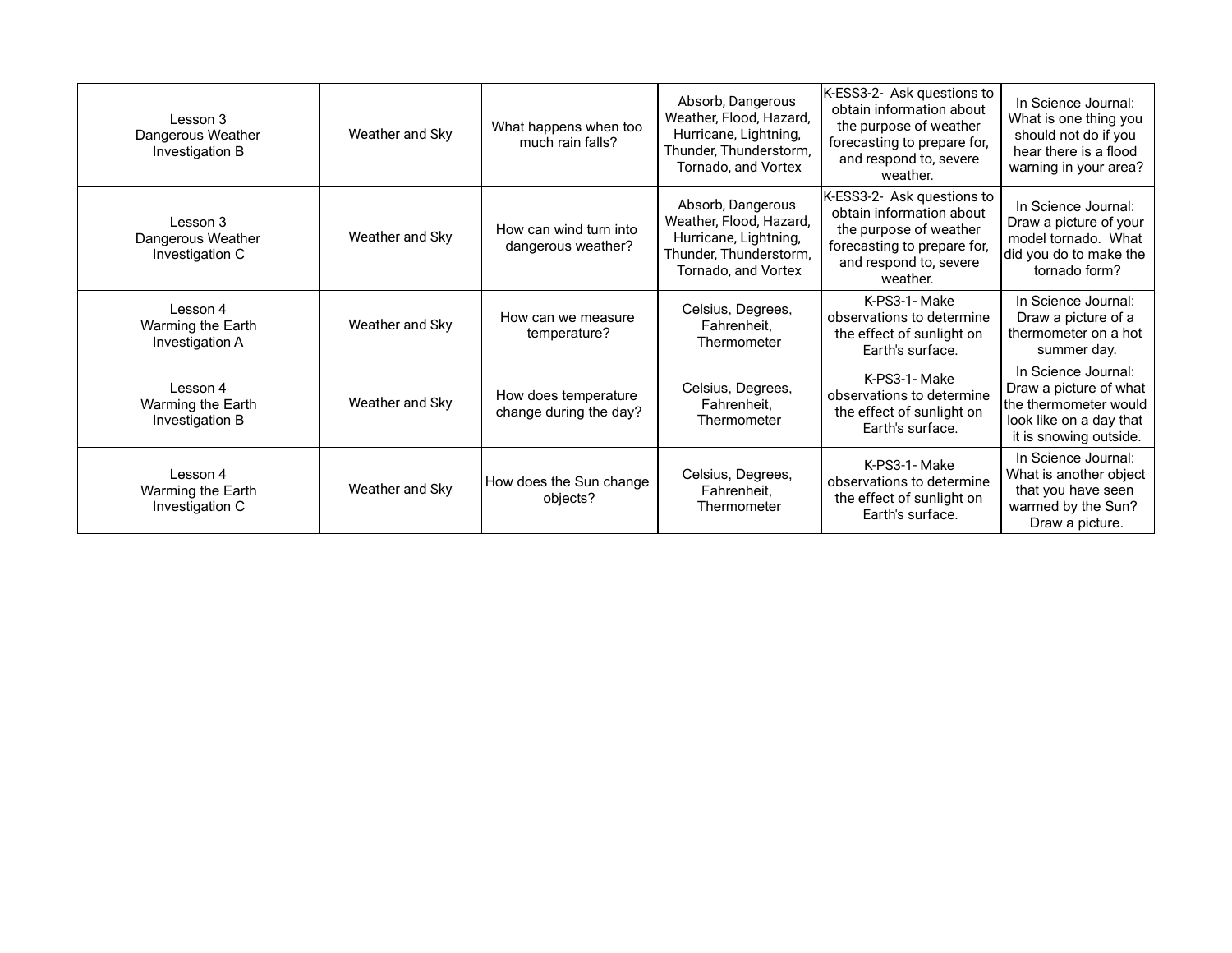| Lesson 5<br>In the Heat of the Sun<br>Investigation A | Weather and Sky | How can I stay cool?                                             | Engineer, all vocab. from<br>previous lessons | K-PS3-2- Use tools and<br>materials provided to<br>design and build a<br>structure that will reduce<br>the warming effect of<br>sunlight on Earth's surface.<br>K-2-ETS1-1- Ask questions,<br>make observations and<br>gather information about a<br>situation people want to<br>change to define a simple<br>problem that can be solved<br>through the development of<br>a new or improved object<br>or tool. K-2-ETSI-2-<br>Develop a simple sketch,<br>drawing, or physical model<br>to illustrate how the shape<br>of an object helps it<br>function as need to solve a<br>given problem. | In Science Journal:<br>Draw a picture of a<br>way to block the Sun's<br>rays and a second<br>picture of a way to cool<br>warm air. |
|-------------------------------------------------------|-----------------|------------------------------------------------------------------|-----------------------------------------------|-----------------------------------------------------------------------------------------------------------------------------------------------------------------------------------------------------------------------------------------------------------------------------------------------------------------------------------------------------------------------------------------------------------------------------------------------------------------------------------------------------------------------------------------------------------------------------------------------|------------------------------------------------------------------------------------------------------------------------------------|
| Lesson 5<br>In the Heat of the Sun<br>Investigation B | Weather and Sky | Can we design and build<br>something to block the<br>Sun's rays? | Engineer, all vocab. from<br>previous lessons | K-PS3-2- Use tools and<br>materials provided to<br>design and build a<br>structure that will reduce<br>the warming effect of<br>sunlight on Earth's surface.<br>K-2-ETS1-1- Ask questions,<br>make observations and<br>gather information about a<br>situation people want to<br>change to define a simple<br>problem that can be solved<br>through the development of<br>a new or improved object<br>or tool. K-2-ETSI-2-<br>Develop a simple sketch,<br>drawing, or physical model<br>to illustrate how the shape<br>of an object helps it<br>function as need to solve a<br>given problem. | Observation Sheet:<br>Plan and build<br>structures.                                                                                |